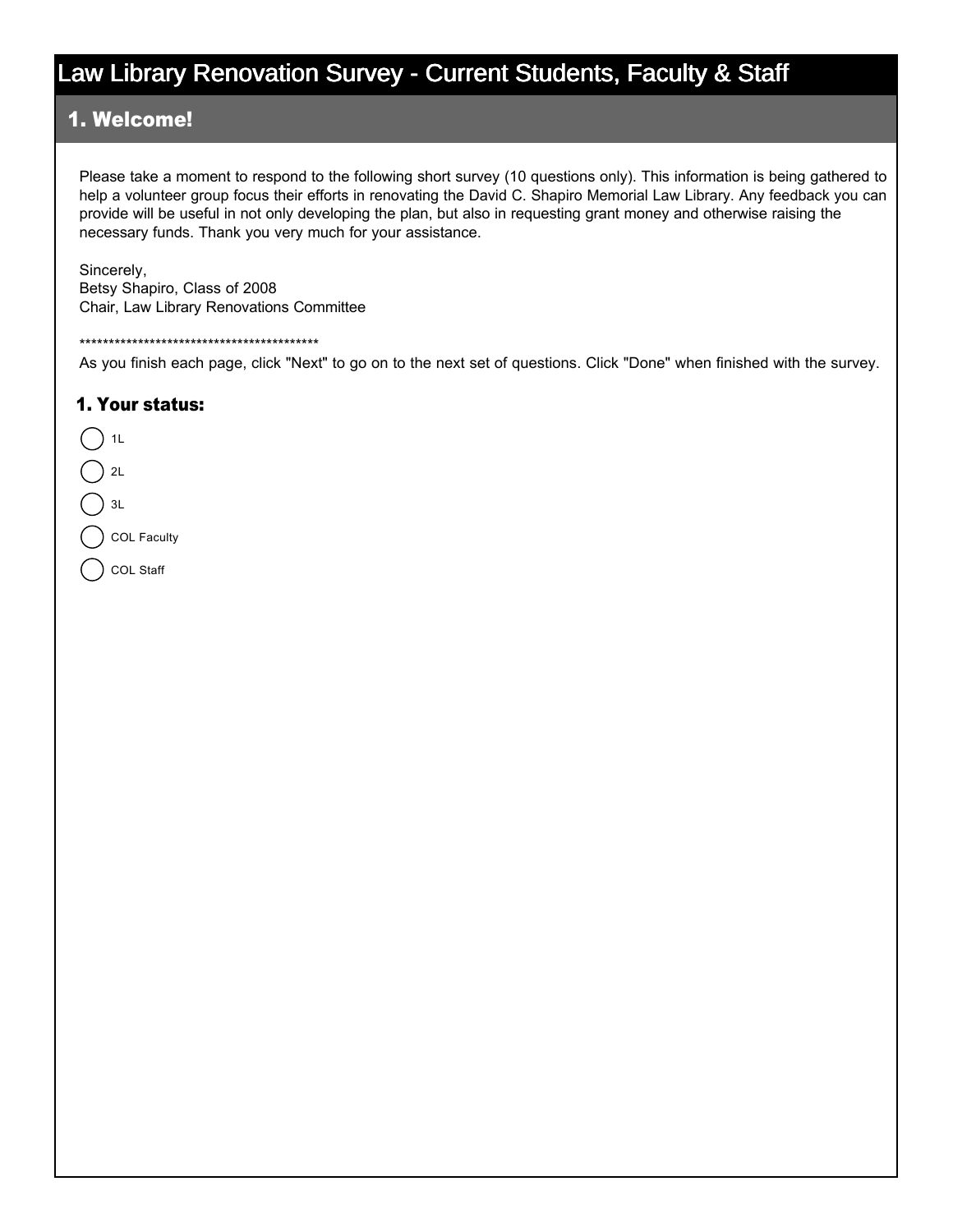## 2. Current library use

#### 1. How many hours do you spend at the library during a normal (non-Finals) week?

 $\bigcap$  Less than 1  $\left( \begin{array}{c} \end{array} \right)$  1-2  $\binom{1}{3}$  3-4  $()$  5-6

 $($ ) 7 or above

#### 2. When in the library, how often do you...

|                                                                             | <b>Never</b> | <b>Sometimes</b>           | <b>Often</b>               |
|-----------------------------------------------------------------------------|--------------|----------------------------|----------------------------|
|                                                                             |              | (1-3 times a week or less) | (more than 4 times a week) |
| Do quiet individual<br>study/research                                       |              |                            |                            |
| Do group study/research                                                     |              |                            |                            |
| Meet colleagues or relax<br>between classes                                 |              |                            |                            |
| Get help from librarians or<br>library staff                                |              |                            |                            |
| Check out materials on<br>Reserve                                           |              |                            |                            |
| Check out other<br>(circulating) materials                                  |              |                            |                            |
| Use books/materials in the<br>library (but do not check<br>them out)        |              |                            |                            |
| Use the public computers<br>(by Reference Desk & in<br>North Wing corridor) |              |                            |                            |
| Use the computer lab                                                        |              |                            |                            |
| Use your own laptop                                                         |              |                            |                            |
| Use study carrels                                                           |              |                            |                            |
| Use study tables                                                            |              |                            |                            |
| Use group study rooms                                                       |              |                            |                            |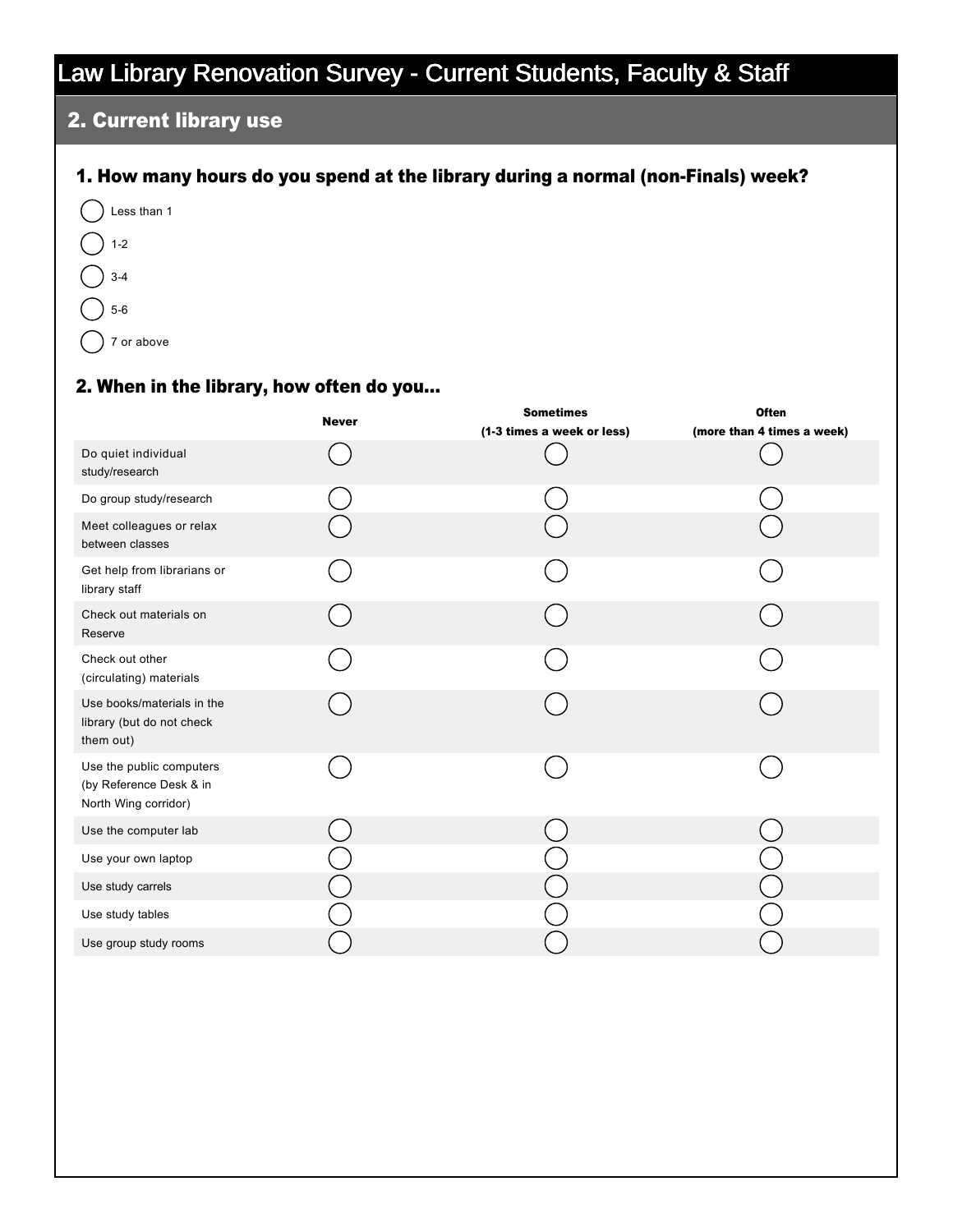## 3. Improvements to the library space

## 1. What would be the best use of limited resources to make the library space more inviting and useful to you?

#### [IMPORTANT: Please check only your *top 5 choices*]

| Improved aesthetics (new paint, draperies, carpeting, artwork, | More comfortable ("lounge type") furniture                 |  |  |  |
|----------------------------------------------------------------|------------------------------------------------------------|--|--|--|
| etc.)                                                          | More individual computer workstations (outside of the lab) |  |  |  |
| More individual study space                                    | Computer workstations set up for group use                 |  |  |  |
| Lockable individual study carrels                              | Improved lighting                                          |  |  |  |
| More public computers (outside of computer lab) (there are     |                                                            |  |  |  |
| currently 6)                                                   | More power outlets for laptops                             |  |  |  |
| More Ethernet (hard-wired) connections for laptops             | More computers in the computer lab                         |  |  |  |
| More group study space or group study rooms                    | More workspace next to each computer in the computer lab   |  |  |  |
| More photocopiers                                              | Coffee bar in library                                      |  |  |  |
| Technology-enhanced study rooms (equipped with, for example,   | Coffee bar in Swen Parson (but not in the library)         |  |  |  |
| flat-panel displays, wireless keyboards, CD/DVD player, video  |                                                            |  |  |  |
| creation/editing/annotating capabilities, etc.)                |                                                            |  |  |  |
| Improved signage                                               |                                                            |  |  |  |

## 2. Besides the options listed above, if another feature is important to your "ideal library space," please note it here:

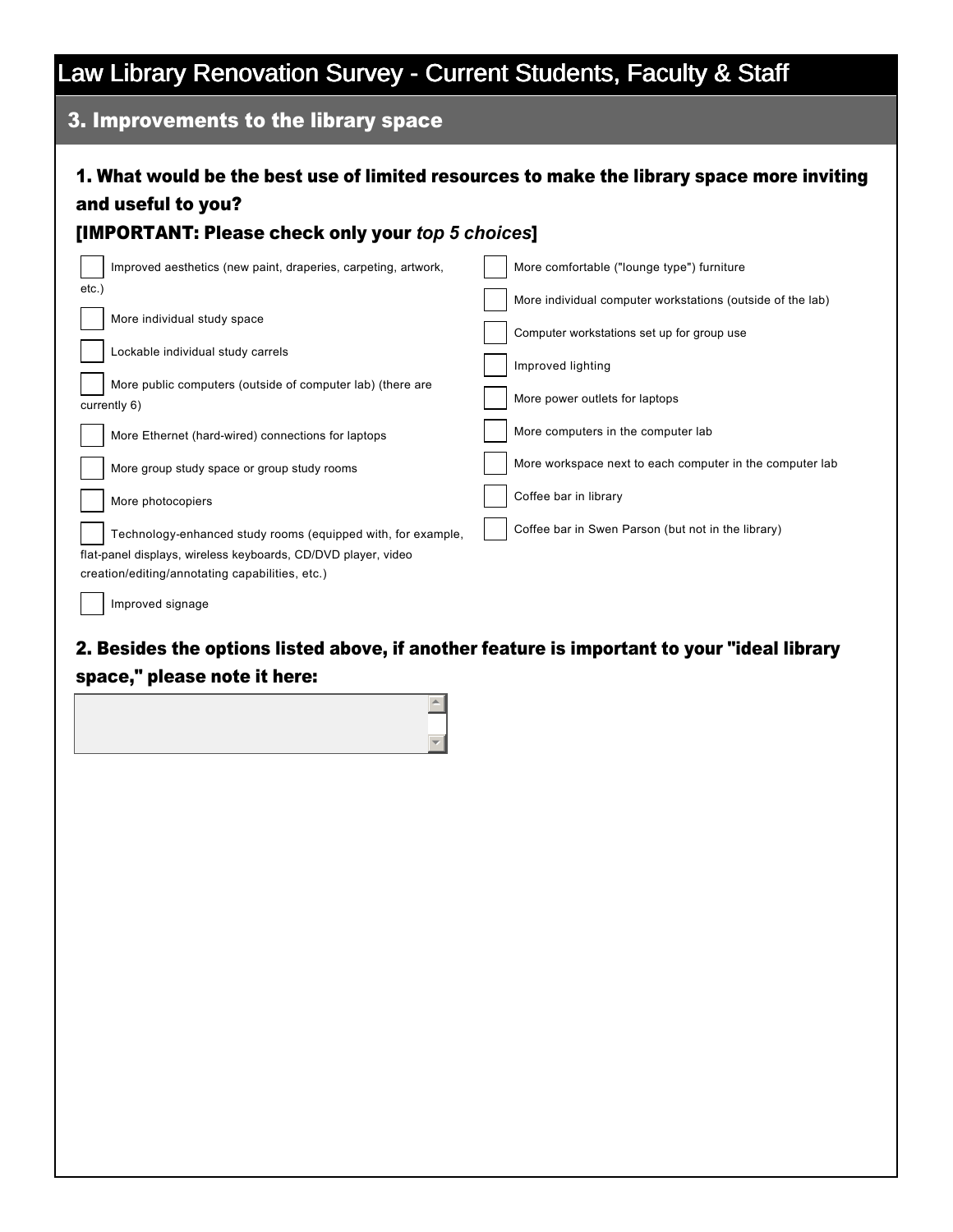$\overline{a}$ 

 $\overline{\phantom{a}}$ 

 $\left| \right|$ 

 $\overline{\mathbf{v}}$ 

 $\triangleq$ 

 $\blacktriangledown$ 

 $\triangleq$ 

 $\overline{\mathbf{v}}$ 

### 4. Short-answer questions

#### 1. What do you like *best* about the library's current space?

2. What do you like *least* about the library's current space?

3. What changes would most likely increase your utilization of the library?

4. Any other thoughts or suggestions: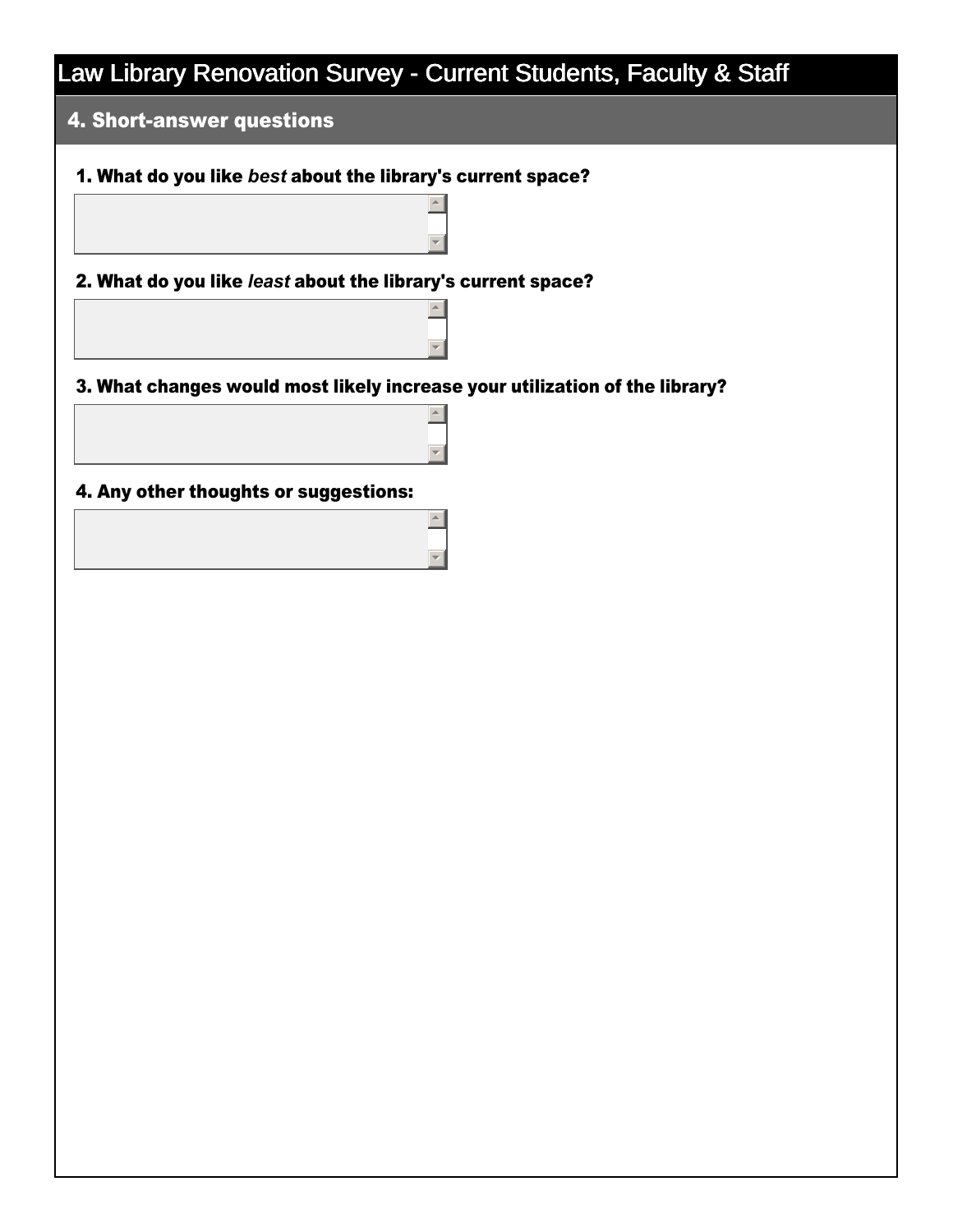#### 5. Follow-up

1. If you would be willing to be contacted for further questions and/or to participate in a focus group, please indicate your name, e-mail address, and a phone number below:

| Name   |  |
|--------|--|
| E-mail |  |
| Phone  |  |